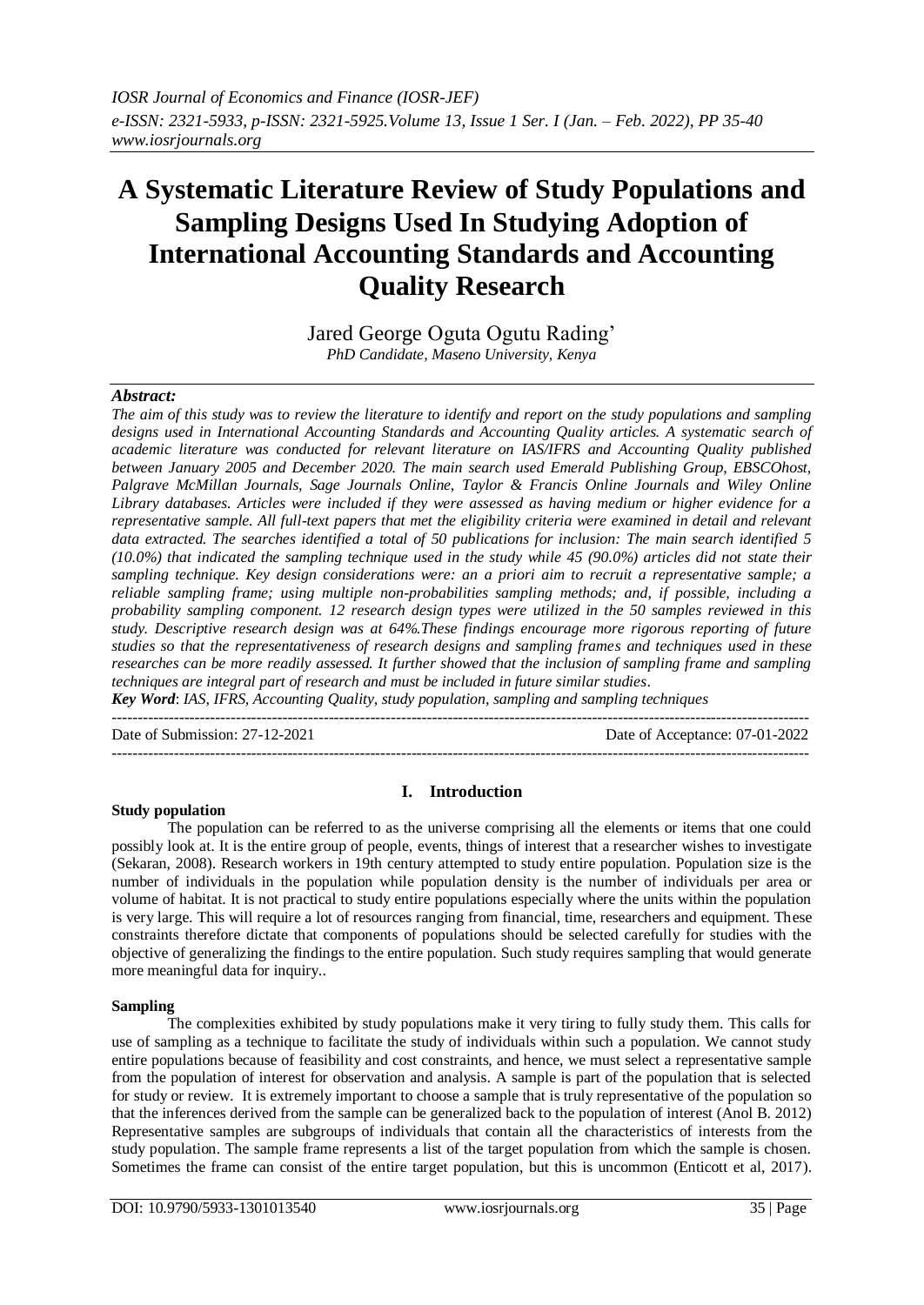There are various types of sampling methods. The sampling method adopted in any study is guided by several factors key among them being the aim of the study and the data type involved.

# **Sampling methods**

Sampling can be broadly classified into probability which involves random selection, allowing you to make statistical inferences about the whole group and non-probability sampling which involves non-random selection based on convenience or other criteria, allowing you to easily collect initial data. According to IIker and Kabiru (2017), probability sampling is most preferred due to its ability to include each element of the target population in the study. Probability sampling methods include: systematic sampling, stratified sampling, cluster sampling, random sampling and multi stage sampling. Under these methods all the units of analysis have the potential of being included in the study. Non-probability sampling on the other hand includes: quota sampling, accidental sampling, judgmental or purposive sampling, expert sampling, snowball sampling, modal instant sampling and heterogeneity sampling (C. R. Kothari, 2004) and (IIker and Kabiru 2017)

## **International Accounting standards (IAS/IFRS)**

International accounting standards (IAS) refers to a set of accounting standards issued by the International Accounting Standards Committee formed in 1973. These standards were aimed at promoting convergence in financial reporting across the globe in order to make it easy for businesses to communicate in one language. Prior to these efforts each country had developed their own set of accounting standards which relied on generally accepted accounting principles (GAAPs). According to Barth et al (2008) most firms across the world adopted the IASs between 1993 to 2001. These IAS were later replaced by International Financial Reporting Standards (IFRSs) by International Accounting Standards Board (IASB) in 2001 in an effort to improve financial reporting quality. As of 31st December 2020, 120 countries had adopted the IFRSs. This number is expected to hit 150 in the near future. Some countries have not adopted the IFRSs and continue to use GAAPS such as USA, China and Japan. The IASB and the Financial Accounting Standards Board (FASB) of USA have been working on various convergence projects aimed at addressing outstanding quality and reporting issues as well as regulatory requirements which are aimed at ensuring consistency and understandability of the IFRSs across the globe. The adoption of IFRS must be studied under the context of country specific requirements. Most early adopters were voluntary before they were legally compelled to do so. The adoption was influenced by the level of development of the country's financial reporting systems and the strength of their domestic regulatory requirements.

## **Accounting Quality**

Accounting quality refers to the quality of financial information derived from the financial reporting systems of various firms. This quality plays a critical role in influencing business decisions of different users of accounting information such as prospective investors, tax agencies, creditors and suppliers of funds, customers and shareholders alike. The adoption of IFRS in many parts of the globe has attracted a lot of attention between the accounting standards and accounting quality (Ebaid 2016). The promoters of IFRS adoption opine that the application of IFRS enhances cross border uniformity, improves corporate transparency and accountability, enhances understandability of financial reports globally, improves financial reporting quality and easy transfer and access to capital in global markets than local standards(Bae et al, 2008; Barth et al, 2008; Ding et al, 2007; Daske and Gebhardt,2006)

Prior to the new focus of studies examining whether the effect of adoption of IFRS is mandatory or voluntary (Barth, Landsman, & Lang, 2008; Clarkson, Hanna, Richardson, & Thompson, 2011; Daske, 2006; Iatridis, 2010; Kargin, 2013; Tsoligkas & Tsalavoutas, 2011), many studies occur in a setting where IFRS is used in different contexts (Agnes Cheng, Lee, & Yang, 2013; Chandrapala, 2013; Cuijpers & Buijink, 2005). More recent studies have confirmed the improvement in the descriptive power of the accounting numbers following the adoption of IFRS (Barth et al., 2008; Bartov, Goldberg, & Kim, 2005; Iatridis, 2010; Jermakowicz, Prather-Kinsey, & Wulf, 2007; Landsman, Maydew, & Thornock, 2012; Salameh, 2013). Escaffre and Sefsaf (2010) concluded that the effect of adopting IFRS on the quality of accounting numbers depends on institutional factors in each country, which is confirmed by Zogning (2013). This result may be attributed to the existence of additional information under IFRS. Accounting quality is measured through several metrics such as loss recognition, reduced earnings management, and reduced management opportunistic discretions. Opponents of convergence of financial reporting argues that due to different regulatory frameworks in different countries, the application of US GAAPs could produce more accounting quality than IFRS

## **General objective**

To systematically conduct a literature review on study populations and sampling designs employed by various authors on the study of adoption of international accounting standards and effect on accounting quality.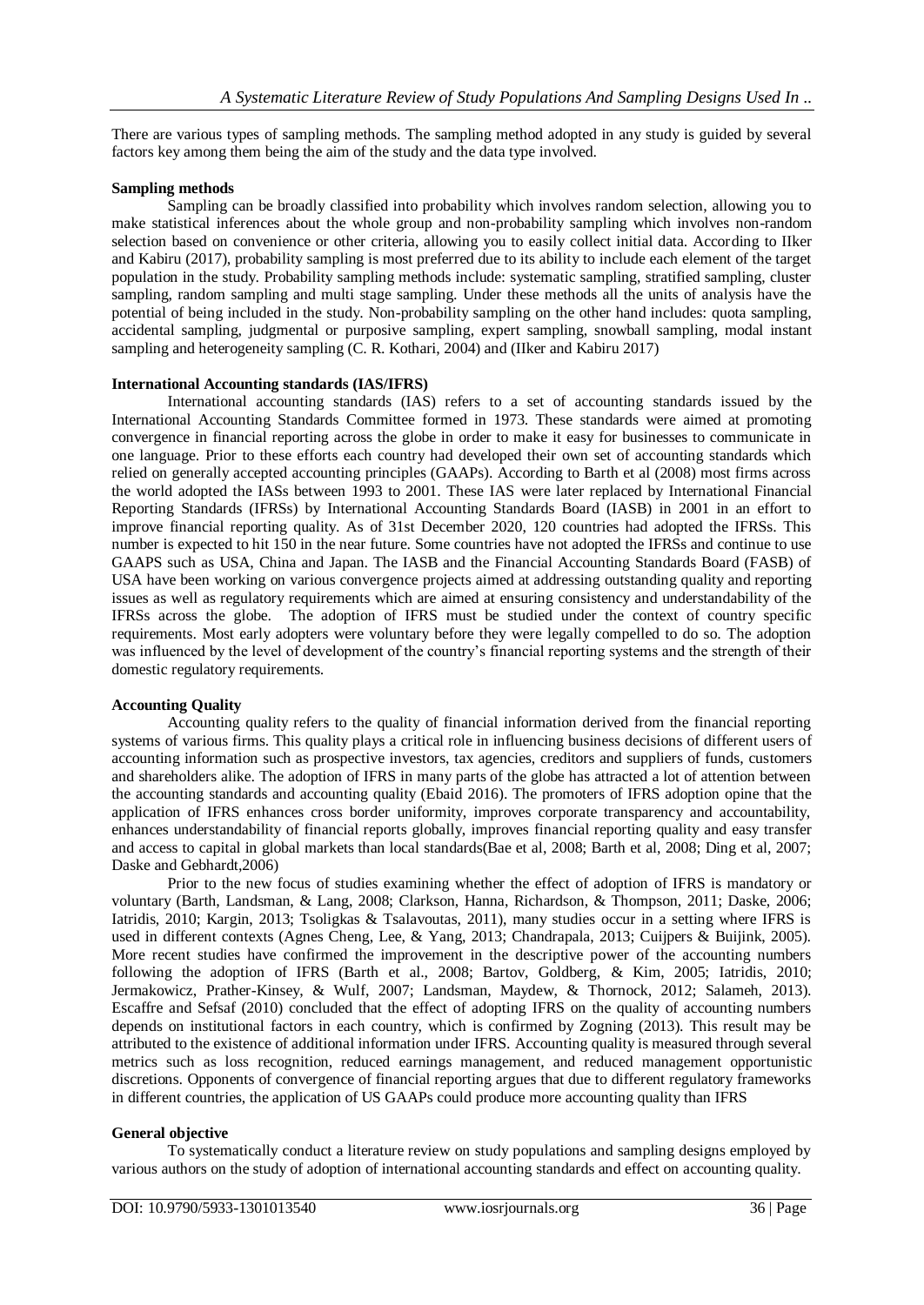# **Research Questions**

i. To review the type of population studied by various authors while researching on adoption of international accounting standards and effects on accounting quality.

ii. To assess the sampling frame and sampling techniques adopted in the study of adoption of international accounting standards and effects on accounting quality.

# **II. Material And Methods**

We conducted a PRISMA (Preferred Reporting Items for Systematic reviews and Meta-Analysis) for conducting and reporting a systematic review. A systematic search for all academic literature indentified available studies that met the criteria. To ensure inclusivity of literature, we included papers that used qualitative, quantitative and mixed methods designs. The review process is detailed in the discussion that follows below.

## **Main Search strategy**

Searches for English language papers published from January 2005 to December 2020 were conducted in the following databases

- 1. Emerald Publishing Group
- 2. EBSCOhost
- 3. Palgrave McMillan Journals
- 4. Sage Journals Online
- 5. Taylor & Francis Online Journals
- 6. Wiley Online Library

The following accounting subject heading was searched: *International Accounting Standards and Accounting quality.* The searches did not discriminate any part of the world since the adoption of the standards had gained worldwide application from 2005. The original searches were conducted in January 2021. An additional criterion was added on the topic and a second search conducted between  $1<sup>st</sup>$  and  $3<sup>rd</sup>$  February 2021 for: *International Accounting Standards and Accounting Quality since the COVID-19 Pandemic.* This was aimed at screening the publications to see the effect of the pandemic and consequently to review these articles only*.* There were a few publications for the year 2020 but did not include the pandemic in their title and therefore the review ignored the pandemic title.

#### **Initial Inclusion Criteria**

Abstracts and titles were tested for initial inclusion by confirming that they contained the key search words*; IAS/IFRS and Accounting Quality.* Full text articles were retrieved for all records that passed the screen. They were then examined and met the eligibility criteria if they were:

- 1. Published in the English language<br>2. Peer-review publication
- Peer-review publication
- 3. Primary article providing original data
- 4. Focus on IAS/IFRS
- 5. Published between January 2005 and December 2020

Based on these criteria, two databases were excluded. EBSCOhost was excluded on account of only abstracts were accessible and not the full text of the papers searched. Wiley Online Library was excluded on the basis that all access was based on the review paying for limited access. Palgrave McMillan Journals was excluded on account of non-accessibility. This would have been very expensive on account of the nature and extent of the review work involved.

#### **Final Inclusion Criteria**

The final sample size was set at 50 given the magnitude of the articles involved, the time available and the nature of the review. Full text articles that met the initial inclusion criteria then underwent an assessment for study quality which consisted of an analysis for level of evidence for obtaining a representative sample. The final inclusion criteria required articles to have achieved a high level evidence of obtaining a representative sample.

## **Data Collection**

Articles identified as eligible for analysis were read and key information extracted by the reviewers. This included the study focus (IAS/AFRS & accounting quality), design target sample size and study target population. Actual data collection was conducted on four databases which met the condition for full text access to review publications namely: Emerald Publishing group, Sage Journals Online and Taylor & Francis Online.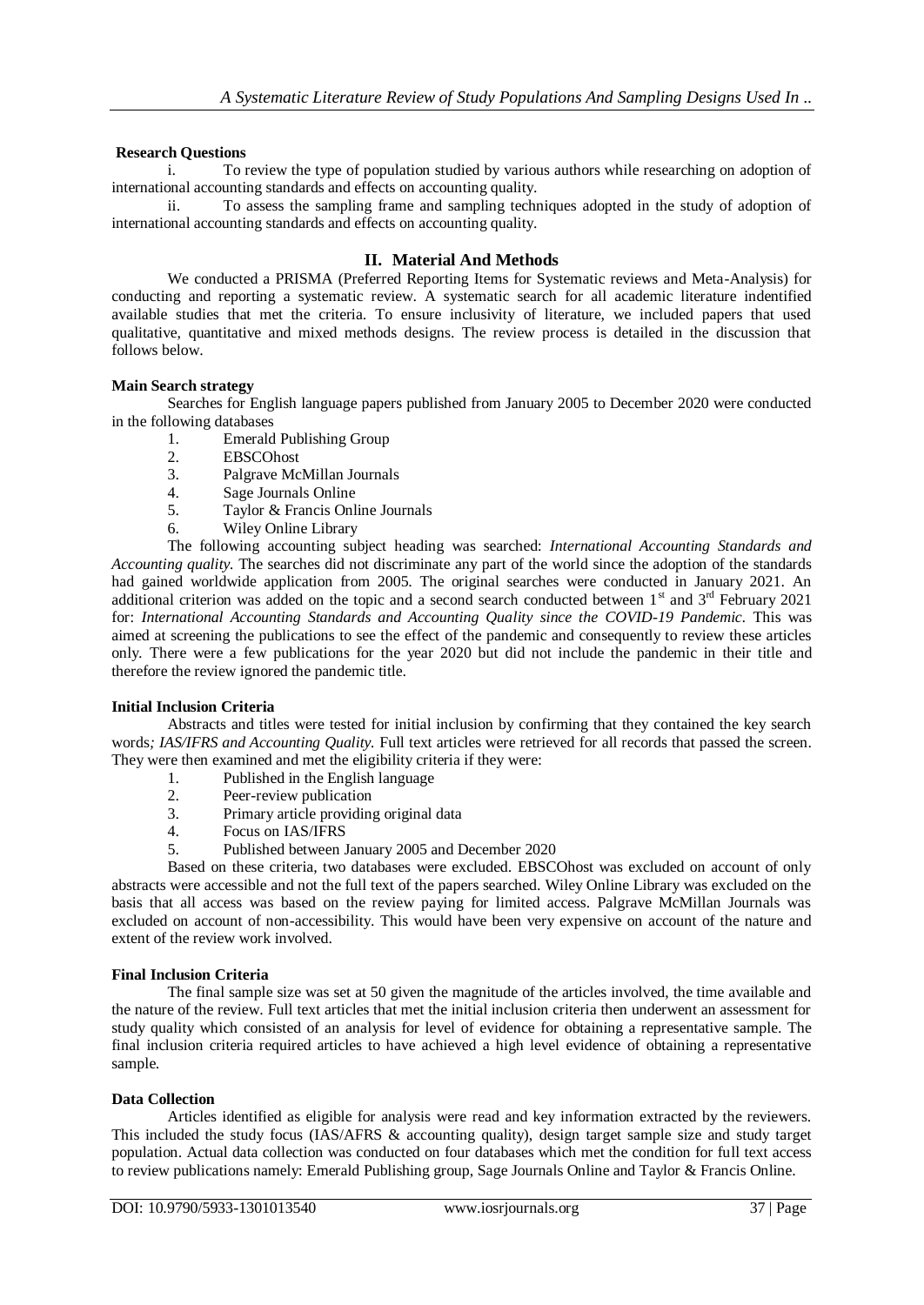# **III. Result and Discussion**

Based on the searches, the selected sample was distributed as per table 1 below **Table 1: Search sample adopted for study.**

| Tuote II Deur en bumpre uuopeeu for beuu (1 |                                                        |                   |                                   |                                  |  |
|---------------------------------------------|--------------------------------------------------------|-------------------|-----------------------------------|----------------------------------|--|
| <b>DATABASE</b>                             | <b>NUMBER OF</b><br><b>SEARCHES</b><br><b>RETURNED</b> | <b>PROPORTION</b> | <b>TARGET SAMPLE</b><br>$\%$ TAGE | <b>SELECTED</b><br><b>SAMPLE</b> |  |
| <b>Emerald Publishing Group</b>             | 95000                                                  | 24%               | 11.8                              |                                  |  |
| Sage Journals Online                        | 90455                                                  | 22%               | 11.2                              |                                  |  |
| Taylor & Francis Online                     | 217467                                                 | 54%               | 27.0                              | 20                               |  |
| <b>TOTAL</b>                                | 402.922                                                | 100%              | 50                                | 50                               |  |

The searches identified a total of 402,922 articles which qualified to be included in the review. Based on the proportion of searches per database, we selected the 50 sample not according to the proportion of each database since that would have given very insignificant number for some databases.

| Table 2: Publications describing studies included in this review $(n=50)$ |                   |                                           |                                    |                                    |
|---------------------------------------------------------------------------|-------------------|-------------------------------------------|------------------------------------|------------------------------------|
| Author(s)                                                                 | Country           | Study design & Focus                      | <b>Sampling method used</b>        | <b>N</b> and Response<br>rates(Rr) |
| Kaya et al, 2015                                                          | Germany           | Descriptive, accounting                   | Not indicated                      | $n=128$                            |
| Meeks et al, 2009                                                         | None              | Descriptive, accounting                   | Not indicated                      | $n=0$                              |
| Ezenwoke et al, 2020                                                      | Nigeria           | Descriptive, accounting                   | Not indicated                      | $n=73$                             |
| Camfferman, 2020                                                          | Netherlands       | Descriptive, accounting                   | Not indicated                      | $n=0$                              |
| Guerreiro et al, 2015                                                     | Portugal          | Qualitative, accounting                   | Not indicated                      | $n=18$                             |
| Sellami & Gafsi, 2019                                                     | Tunisia           | Descriptive, accounting                   | Not indicated                      | $n=110$                            |
| Christensen et al, 2015                                                   | Germany           | Cross-sectional, accounting               | Not indicated                      | $N = 310$                          |
| Aljosa et al, 2017                                                        | Slovenia          | Qualitative, accounting                   | Not indicated                      | $N = 20,796$                       |
| Akwasi and Sellani, 2005                                                  | <b>USA</b>        | Descriptive, accounting                   | Not indicated                      | $N=0$                              |
| Soderstrom & Sun, 2007                                                    | <b>USA</b>        | Descriptive, accounting                   | Not indicated                      | $N=0$                              |
| Todd M. Hines, 2007                                                       | <b>USA</b>        | Descriptive, accounting                   | Not indicated                      | $N=0$                              |
| Eierle et al, 2018                                                        | Germany           | Survey, accounting                        | Disproportionate stratified random | $N = 4000$                         |
|                                                                           |                   |                                           | sampling                           | Rr 8.05%                           |
| Katherine Schipper, 2005                                                  | <b>USA</b>        | Descriptive, accounting                   | Not indicated                      | $N=0$                              |
| Wang & Yu, 2015                                                           | Hong Kong         | Descriptive, accounting                   | Not indicated                      | $N = 432$                          |
| Najeb Masoud, 2017                                                        | Jordan            | Panel Data Analysis,                      | Not indicated                      | $N=66$                             |
|                                                                           |                   | accounting                                |                                    |                                    |
| M Negash, 2009                                                            | South Africa      | Systematic review,<br>accounting          | Not indicated                      | $N=4$                              |
| Cho et al, 2015                                                           | Korea             | Cross-sectional, accounting               | Not indicated                      | $N=1,781$                          |
| Geoffrey Whittington,                                                     | United            | Descriptive, accounting                   | Not indicated                      | $N=0$                              |
| 2005                                                                      | Kingdom           |                                           |                                    |                                    |
| Hou et al, $2016$                                                         | China             | Descriptive, accounting                   | Not indicated                      | $N = 8,899$                        |
| Glaum et al, 2013                                                         | Germany           | Structural Equation Model,<br>accounting  | Not indicated                      | $N=1,908$                          |
| Cuardrado-Ballesteros &                                                   | Italy             | Descriptive, accounting                   | Not indicated                      | $N=33$                             |
| Bisogno, 2021                                                             |                   |                                           |                                    |                                    |
| Cortese & Walton, 2018                                                    | United<br>Kingdom | Descriptive, accounting                   | Not indicated                      | $N=0$                              |
| Didier Bensadon, 2015                                                     | France            | Case Study, accounting                    | Not indicated                      | $N=1$                              |
| Chalmers et al, 2011                                                      | Australia         | Descriptive, accounting                   | Not indicated                      | $N = 20,025$                       |
| Jones & Caruana, 2015                                                     | Malta             | Qualitative, accounting                   | Not indicated                      | $N=28$                             |
| Manes-Rossi et al, 2016                                                   | Italy             | Descriptive, accounting                   | Not indicated                      | $N=0$                              |
| Fulier & Klein, 2015                                                      | Germany           | Case study, accounting                    | Not indicated                      | $N=0$                              |
| Frintrup et al, 2020                                                      | Austria           | Web-based survey,<br>accounting           | Not indicated                      | $N=50$                             |
| Matolcsy et al, 2016                                                      | Australia         | Descriptive, accounting                   | Judgmental sampling                | $N = 280$                          |
| Cameran et al, 2014                                                       | Italy             | Descriptive, accounting                   | Not indicated                      | $N=1,218$                          |
| Hsu et al, 2015                                                           | Taiwan            | Descriptive, accounting                   | Not indicated                      | $N = 420$                          |
| Sun& Vichitsarawong,                                                      | <b>USA</b>        | Descriptive, accounting                   | Not indicated                      | $N = 102$                          |
| 2014                                                                      |                   |                                           |                                    |                                    |
| Wu & Zhang, 2014                                                          | <b>USA</b>        | Descriptive, accounting                   | Not indicated                      | $N = 2800$                         |
| Brusca & Martinez, 2015                                                   | Mexico            | Descriptive, accounting                   | Not indicated                      | $N=37$                             |
| Ferrari et al, 2012                                                       | Germany           | Descriptive, accounting                   | Not indicated                      | $n=746$                            |
| Lopez et al, 2020                                                         | Chile             | Descriptive, accounting                   | Not indicated                      | $N=0$                              |
| Nurunnabi et al, 2019                                                     | Saudi Arabia      | Survey, accounting                        | Not indicated                      | $N = 136$<br>$Rr = 72%$            |
| Bakr et al, 2019                                                          | Saudi Arabia      | Interpretive, accounting                  | Snowball sampling                  | $N = 35$                           |
| Yamani & Almararwah,<br>2018                                              | Saudi Arabia      | Quantitative & Qualitative,<br>accounting | Not indicated                      | $N = 33$                           |

DOI: 10.9790/5933-1301013540 www.iosrjournals.org 38 | Page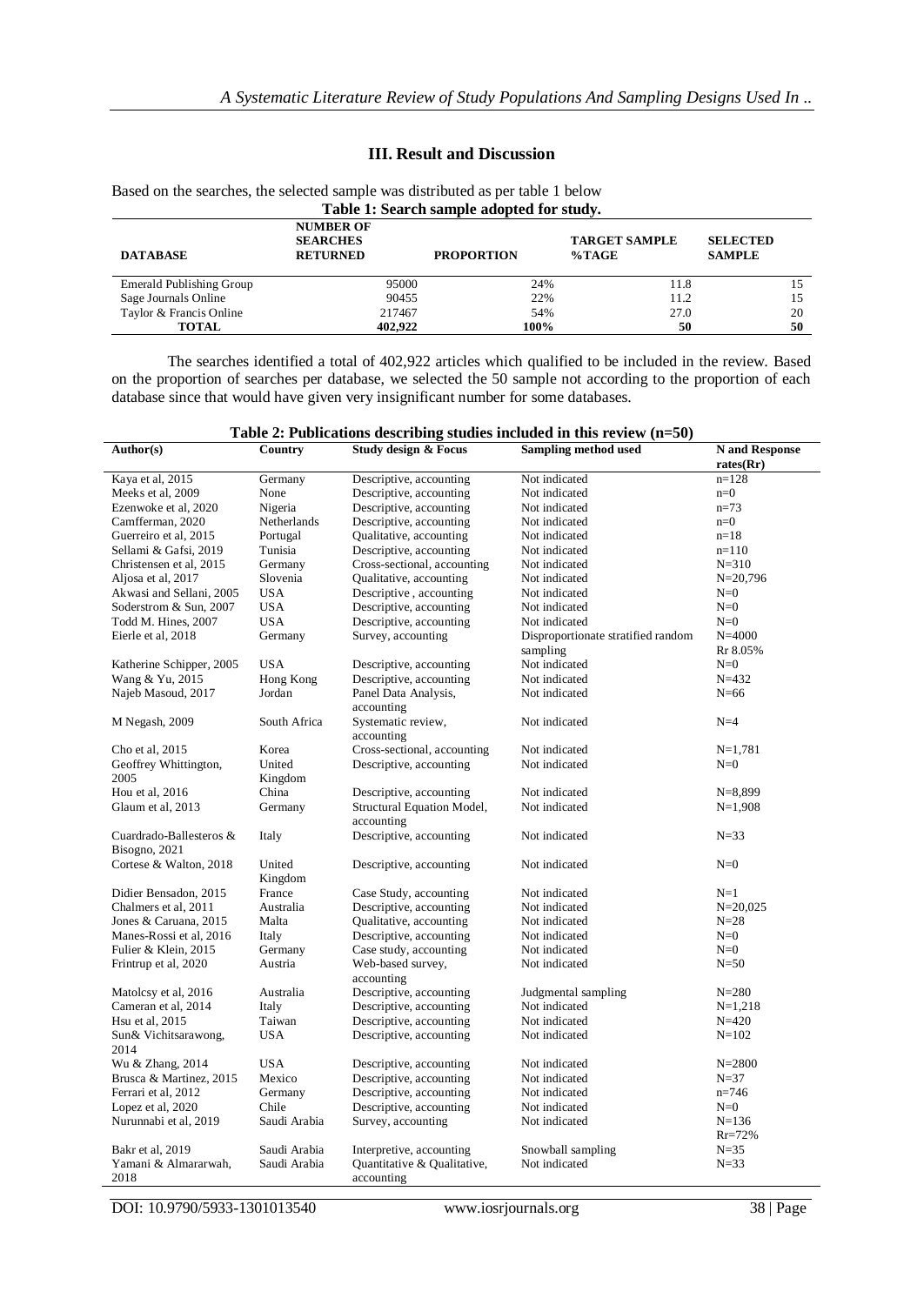| A Systematic Literature Review of Study Populations And Sampling Designs Used In |  |  |  |  |
|----------------------------------------------------------------------------------|--|--|--|--|
|----------------------------------------------------------------------------------|--|--|--|--|

| Author(s)                       | Country     | Study design & Focus               | Sampling method used                        | <b>N</b> and Response |
|---------------------------------|-------------|------------------------------------|---------------------------------------------|-----------------------|
|                                 |             |                                    |                                             | rates(Rr)             |
| Negash et al, 2017              | USA.        | Descriptive, accounting            | Not indicated                               | $N = 54$              |
| Amidu & Issahaku, 2017          | Ghana       | Descriptive, accounting            | Not indicated but all banks were<br>studied | $N = 329$             |
| Taylor, 2009                    | Australia   | Descriptive, accounting            | <b>Stratified Random sampling</b>           | $n=150$               |
| Kamarudin et al. 2013           | Malaysia    | Descriptive, accounting            | Not indicated                               | $n=4010$              |
| Mhedhbi & Zeghal, 2013          | Canada      | Descriptive, accounting            | Not indicated                               | $N=31$                |
| Shigufta Hena Uzma,             | India       | Qualitative, accounting            | Not indicated                               | $N=0$                 |
| 2015                            |             |                                    |                                             |                       |
| Sassi & Bahri, 2019             | Tunisia     | Descriptive, accounting            | Not indicated                               | $N = 177$             |
| Krismiaji & Suhardjanto,        | Indonesia   | Descriptive, accounting            | Purposive sampling                          | $N = 454$             |
| 2014                            |             |                                    |                                             |                       |
| Noor Houge, 2017                | New Zealand | Literature review, accounting      | Not indicated                               | $N=0$                 |
| Morais & Dionisio, 2017         | Portugal    | Panel data analysis,<br>accounting | Not indicated                               | $N = 2078$            |
| Ibrahim El-Sayed Ebaid,<br>2016 | Egypt       | Descriptive, accounting            | Not indicated                               | $N=74$                |

## **Diversity of coverage of choice topic.**

The topic used to conduct this review has wide application in most countries of the world based on the number of countries representing all the geographical continents. Adoption of international accounting standards has attracted a lot of interests from accounting scholars, practitioner, regulators and other stakeholders since the first attempt by the International Accounting Standards Board issued such guidelines in 2001.

# **Study design types.**

Different study designs were employed in the reviewed papers by different authors. An examination of the study design types showed that Descriptive Research design was popularly deployed at 64%. This was followed by Qualitative research design at 8%. Cross-sectional, survey design, panel data analysis design and case study designs were used at 4% each. Others such as systematic review, structured equation model, webbased survey, interpretive design, qualitative and quantitative design and literature review were used at 2% each. There was no clear identification of the design type in the papers thus making the work of the researcher fairly complicated to tease this out.

# **Sampling Techniques**

Purposive sampling were used in 4% of the studies while disproportionate stratified sampling, snowball sampling and stratified random sampling were used in 2% of the studies each. 90% of the studies did not disclose the sampling techniques they used thus making it difficult to assess the procedures used in sample selection. Most of the studies used established databases to access secondary information on the study topic. The 10% usage of sampling techniques in accounting research from a sample of 50 studies is an indication of lack of appreciation of the various sampling techniques available for use. This low adoption of sampling techniques could be attributed to inability to differentiate sampling techniques.

## **Other design issues**

The type of articles reviewed made it difficult to clearly pinpoint the types of research design most applicable. The multiplicity of articles retrieved under the various databases made it very challenging to develop effective search criteria for the paper type. There mix up of research papers, opinion papers, literature reviews, working papers in all the databases.

# **IV. Discussion**

The reviewed articles showed that it is possible to achieve a representative sample if a good topic is used to conduct a search using unlimited databases. Almost all the studies had used research designs to facilitate the achievement of the study objectives expect for a few. The research question number one has been answered by the study result which has showed that varying populations were studied by authors of articles under the study. Table 2 has detailed the types of designs adopted to study population and sampling techniques. The research question number two on sampling techniques used has revealed that accounting researchers are not good at disclosing the type of sampling technique utilized in their studies. The majority 90% did not indicate the sampling techniques in their articles compared to 10% who used atleast four different sampling techniques.

# **Limitations of the study**